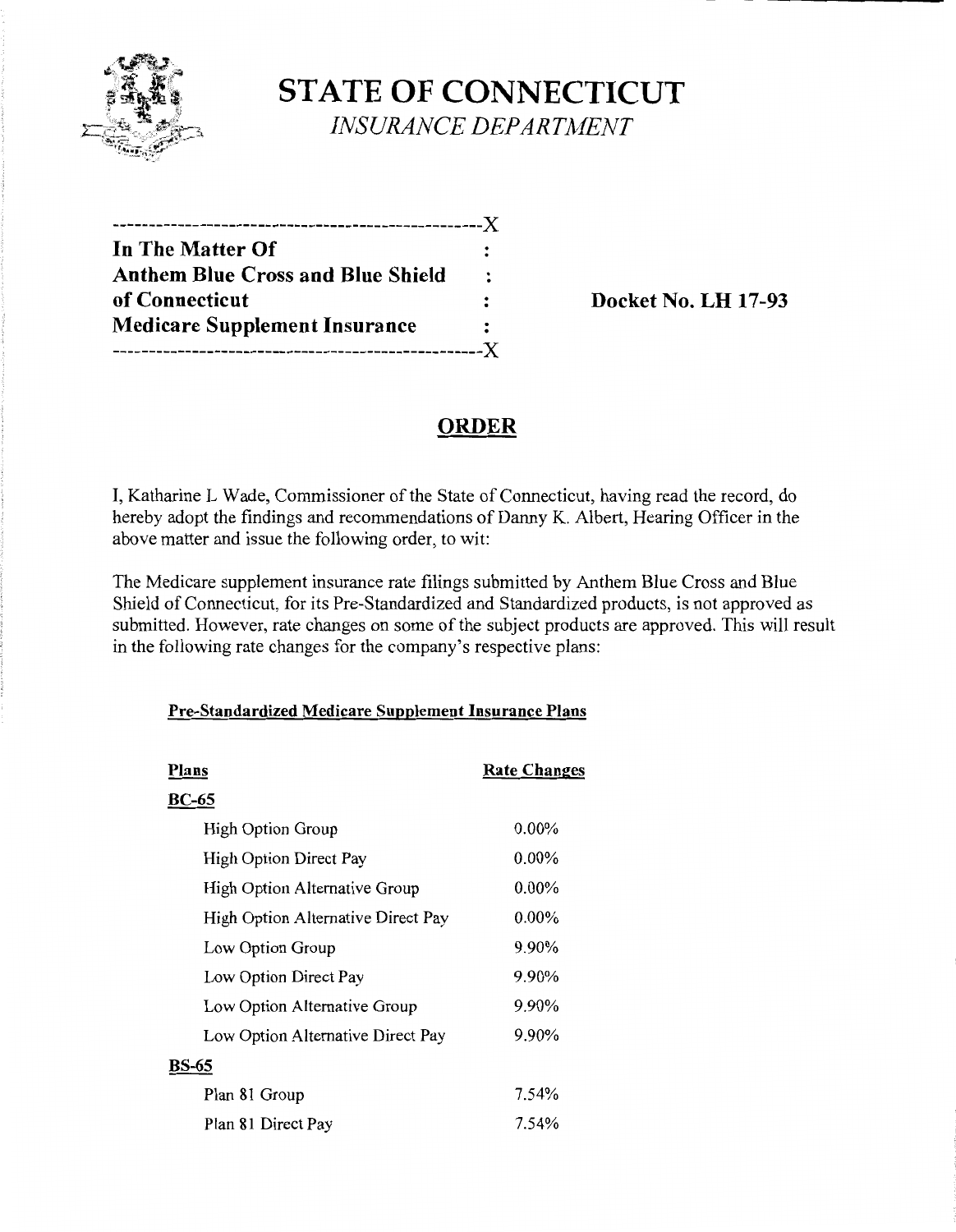| Plan 82 Group            | $0.00\%$ |
|--------------------------|----------|
| Plan 82 Direct Pay       | $0.00\%$ |
| Plan 83 Group            | $0.00\%$ |
| Plan 83 Direct Pay       | $0.00\%$ |
|                          |          |
| <b>CarePlus Hosptial</b> | $0.00\%$ |
| <b>CarePlus Medical</b>  | 7.54%    |
|                          |          |

## **CarePius Drug Riders:**

| P1                                               | $0.00\%$ |
|--------------------------------------------------|----------|
| P <sub>3</sub>                                   | $0.00\%$ |
| P <sub>5</sub>                                   | $0.00\%$ |
| \$0 Copay, 80% Coins., \$2k max Direct Pay 0.00% |          |
| \$0 Copay, 80% Coins., \$2k max Group            | $0.00\%$ |

## **Individual Standardized Medicare Supplement Insurance Plans**

| Plans                 | <b>Rate Changes</b> |
|-----------------------|---------------------|
| A                     | 20.00%              |
| B                     | $0.00\%$            |
| C                     | $0.00\%$            |
| D                     | 3.32%               |
| F                     | 0.00%               |
| High Deductible F     | 20.00%              |
| H(w/Rx)               | $-10.00\%$          |
| H (w/o Rx)            | 4.81%               |
| J(w/Rx)               | 1.83%               |
| J(w/o Rx)             | 4.14%               |
| CHCP Plan J (w/Rx)    | 9.90%               |
| CHCP Plan $J(w/o Rx)$ | 3.81%               |

 $\epsilon$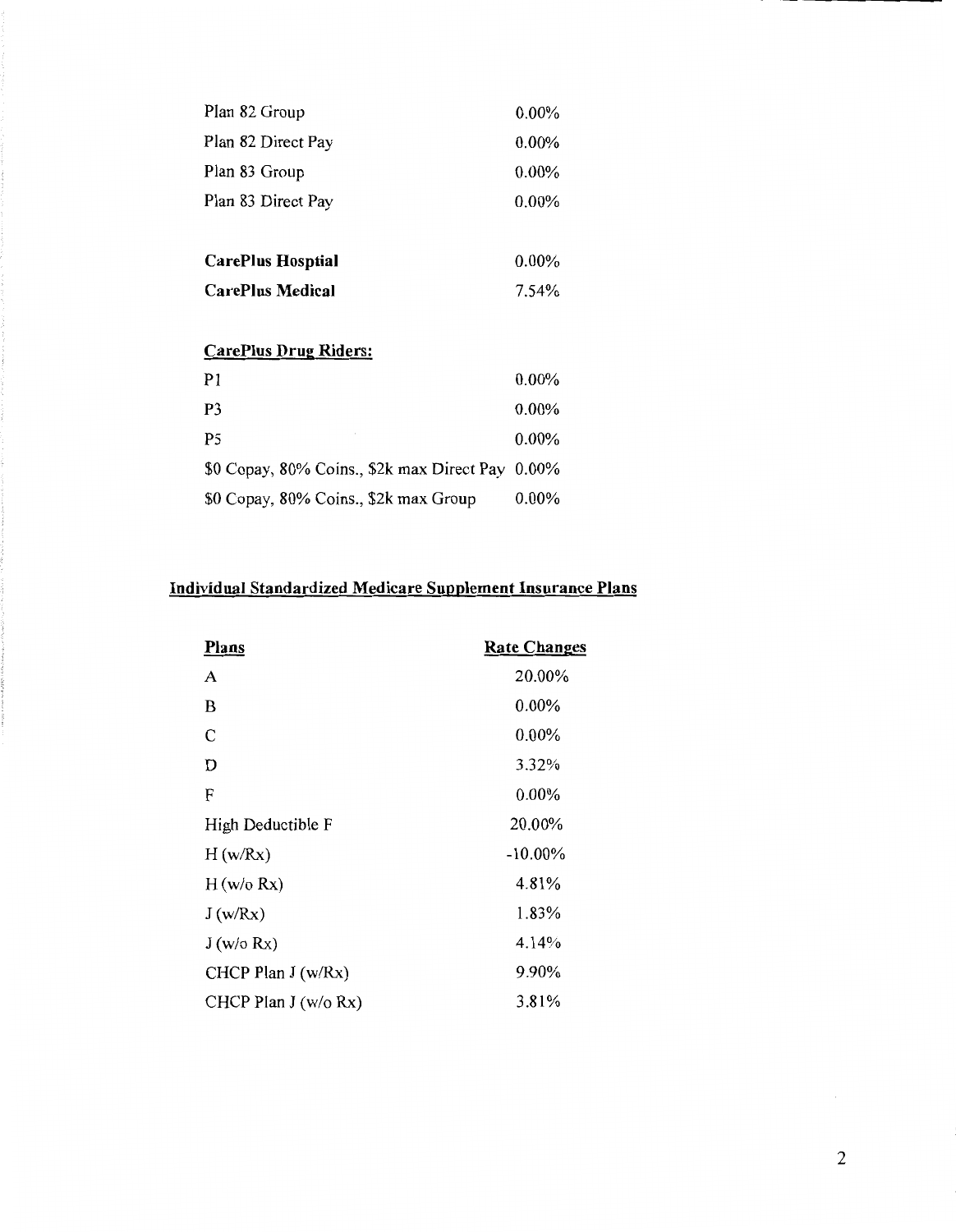# **Individual Standardized Modernized Medicare Supplement Insurance Plans**

| Plans             | <b>Rate Changes</b> |
|-------------------|---------------------|
| A                 | 20.00%              |
| F                 | $0.00\%$            |
| High Deductible F | 20.00%              |
| G                 | $-14.546%$          |
| N                 | $0.00\%$            |

The rate action approved herein is reasonable in relationship to the benefits and estimated claim costs the company can reasonably expect to realize under these products.

Dated at Hartford, Connecticut, this 10<sup>th</sup> day of October, 2017.

Katharine L Wade

Commissioner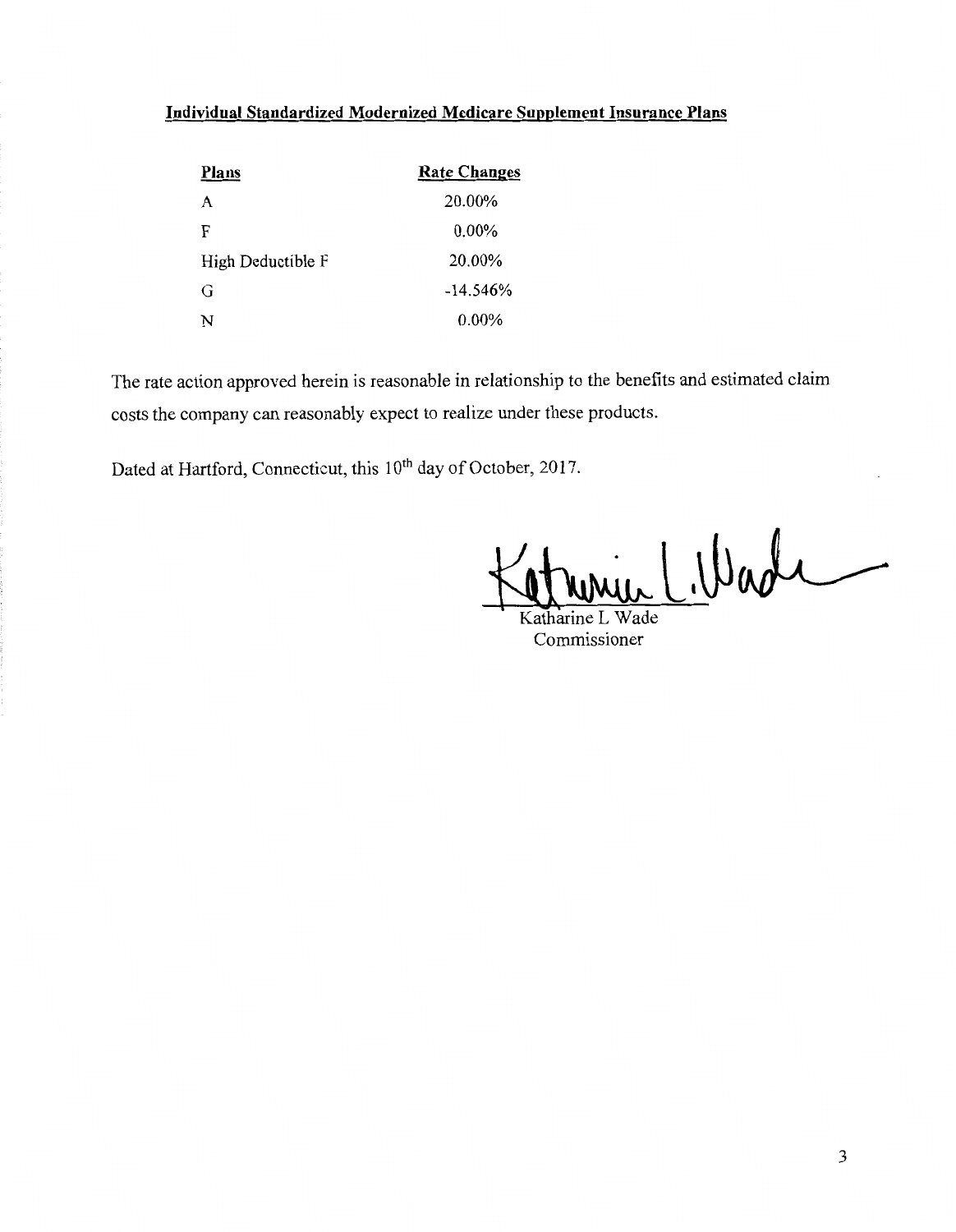

# **STATE OF CONNECTICUT**  *INSURANCE DEPARTMENT*

| In The Matter Of                         |           |
|------------------------------------------|-----------|
| <b>Anthem Blue Cross and Blue Shield</b> | $\bullet$ |
| of Connecticut                           |           |
| <b>Medicare Supplement Insurance</b>     | ٠         |
|                                          |           |
|                                          |           |

Docket No. LH 17-93

## PROPOSED FINAL DECISION

## I. INTRODUCTION

The Insurance Commissioner of the State of Connecticut is empowered to review rates charged for individual and group Medicare supplement policies sold to any resident of this State who is eligible for Medicare. The source for this regulatory authority is contained in Chapter 700c and Section 3 8a-495a of the Connecticut General Statutes.

After due notice, a hearing was held at the Insurance Department in Hartford on Thursday, September 28, 2017 to consider whether or not the rate increase filings made Anthem Health Plans Inc. (dba Anthem Blue Cross and Blue Shield of Connecticut) on its Pre-Standardized and Standardized Medicare supplement insurance products should be approved.

No members from the general public or public officials attended the hearing.

Three company representatives from Anthem Blue Cross and Blue Shield of Connecticut attended the hearing. One representative presented oral testimony, relative to the two filings before the department. The company's actuary participated in the hearing via speaker phone.

The hearing was conducted in accordance with the requirements of Section 38a-474, Connecticut General Statutes, the Uniform Administrative Procedures Act, Chapter 54 of Section 38a-8-1 et seq. of the Regulations of Connecticut State Agencies.

A Medicare supplement policy is a private health insurance policy sold on an individual or group basis, which provides benefits that are additional to the benefits provided by Medicare. For many years Medicare supplement policies have been highly regulated under both state and federal law to protect the interests of persons eligible for Medicare who depend on these policies to provide additional coverage for the costs of health care.

Effective December I, 2005, Connecticut amended its program of standardized Medicare supplement policies in accordance with Section 38a-496a of the Connecticut General Statutes, and Sections 38a-495a-I through 38a-495a-2I of the Regulations of Connecticut Agencies. This program, which conforms to federal requirements, provides a "core" package of benefits known as Plan A. Insurers may also offer any one or more of eleven other plans (Plans B through N).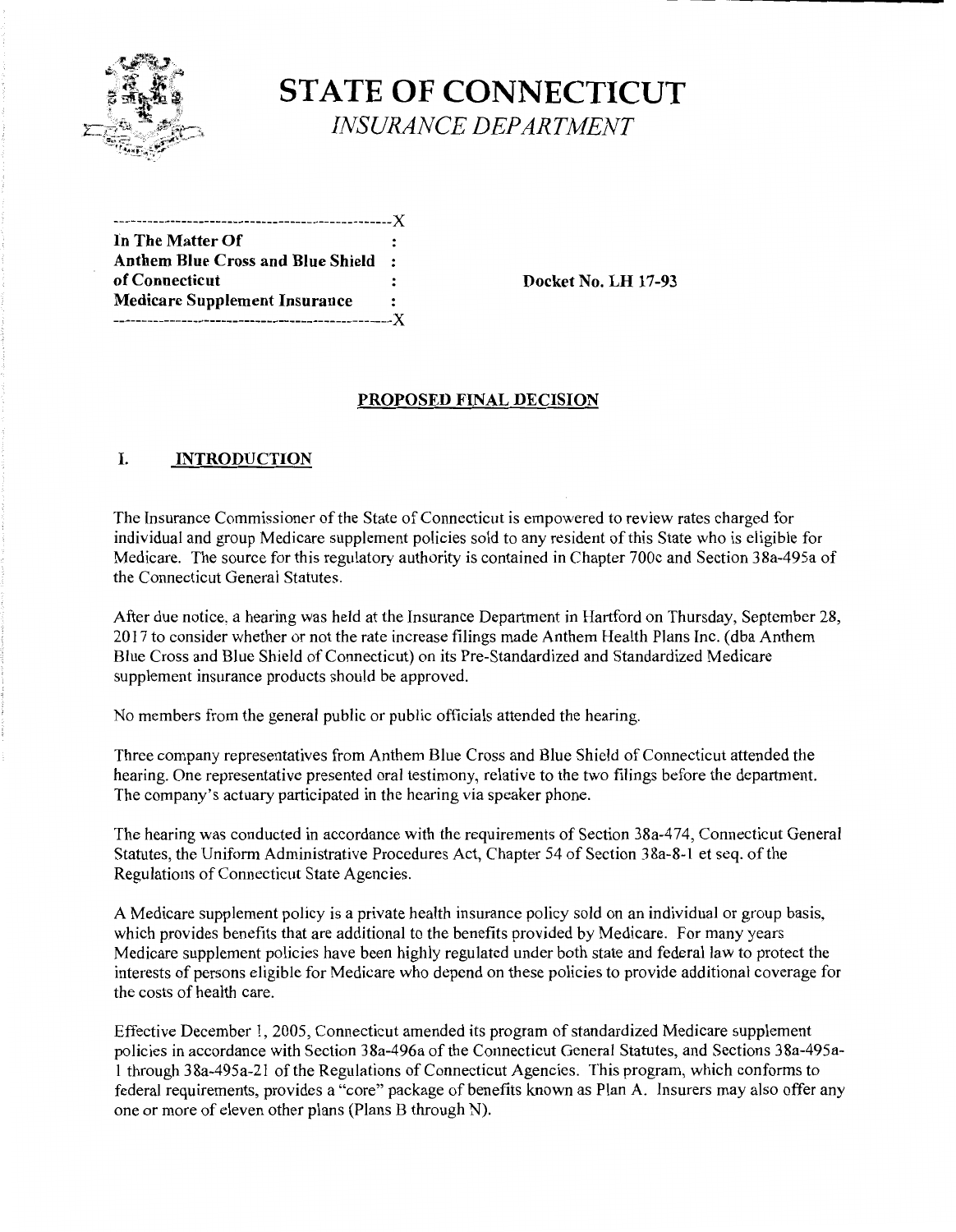Effective January 1, 2006, in accordance with Section 38a-495c of the Connecticut General Statutes (as amended by Public Act 05-20) premiums for all Medicare supplement policies in the state must use community rating. Rates for Plans A through N must be computed without regard to age, gender, previous claims history or the medical condition of any person covered by a Medicare supplement policy or certificate.

The statute provides that coverage under Plans A through N may not be denied on the basis of age, gender, previous claims history or the medical condition of any covered person. Insurers may exclude benefits for losses incurred within six months from the effective date of coverage based on a pre-existing condition.

Effective October 1, 1998, carriers that offer Plan B or Plan C must make these plans as well as Plan A, available to all persons eligible for Medicare by reason of disability.

Insurers must also make the necessary arrangements to receive notice of all claims paid by Medicare for their insureds so that supplement benefits can be computed and paid without requiring insureds to file claim forms for such benefits. This process of direct notice and automatic claims payment is commonly referred to as "piggybacking" or "crossover".

Sections 38a-495 and 38a-522 of the Connecticut General Statutes, and Section 38a-495a-10 of the Regulations of Connecticut Agencies, state that individual and group Medicare supplement policies must have anticipated loss ratios of 65% and 75%, respectively. Under Sections 38a-495-7 and 38a-495a-10 of the Regulations of Connecticut Agencies, filings for rate increases must demonstrate that actual and expected losses in relation to premiums meet these standards, and anticipated loss ratios for the entire future period for which the requested premiums are calculated to provide coverage must be expected to equal or exceed the appropriate loss ratio standard.

Section 3 8a-4 73 of the Connecticut General Statutes provides that no insurer may incorporate in its rates for Medicare supplement policies factors for expenses that exceed 150% of the average expense ratio for that insurer's entire written premium for all lines of health insurance for the previous calendar year.

### **II. FINDINGS OF FACT**

After reviewing the exhibits entered into the record of this proceeding, the testimony of the witnesses, and utilizing the experience, technical competence and specialized knowledge of the Insurance Department, the undersigned makes the following findings of fact:

Anthem Blue Cross and Blue Shield of Connecticut has requested the following rate changes to its prestandardized and standardized books of business:

#### **Pre-Standardized**

|                   | <b>In-Force Members</b> |          |                 |              |
|-------------------|-------------------------|----------|-----------------|--------------|
|                   | 5/31/17                 | Current  | <b>Proposed</b> | % Difference |
| BC-65 High Option |                         |          |                 |              |
| Group             | 5,009                   | \$112.81 | \$112.81        | $0.00\%$     |
| Direct Pay        | 912                     | \$154.85 | \$154.85        | $0.00\%$     |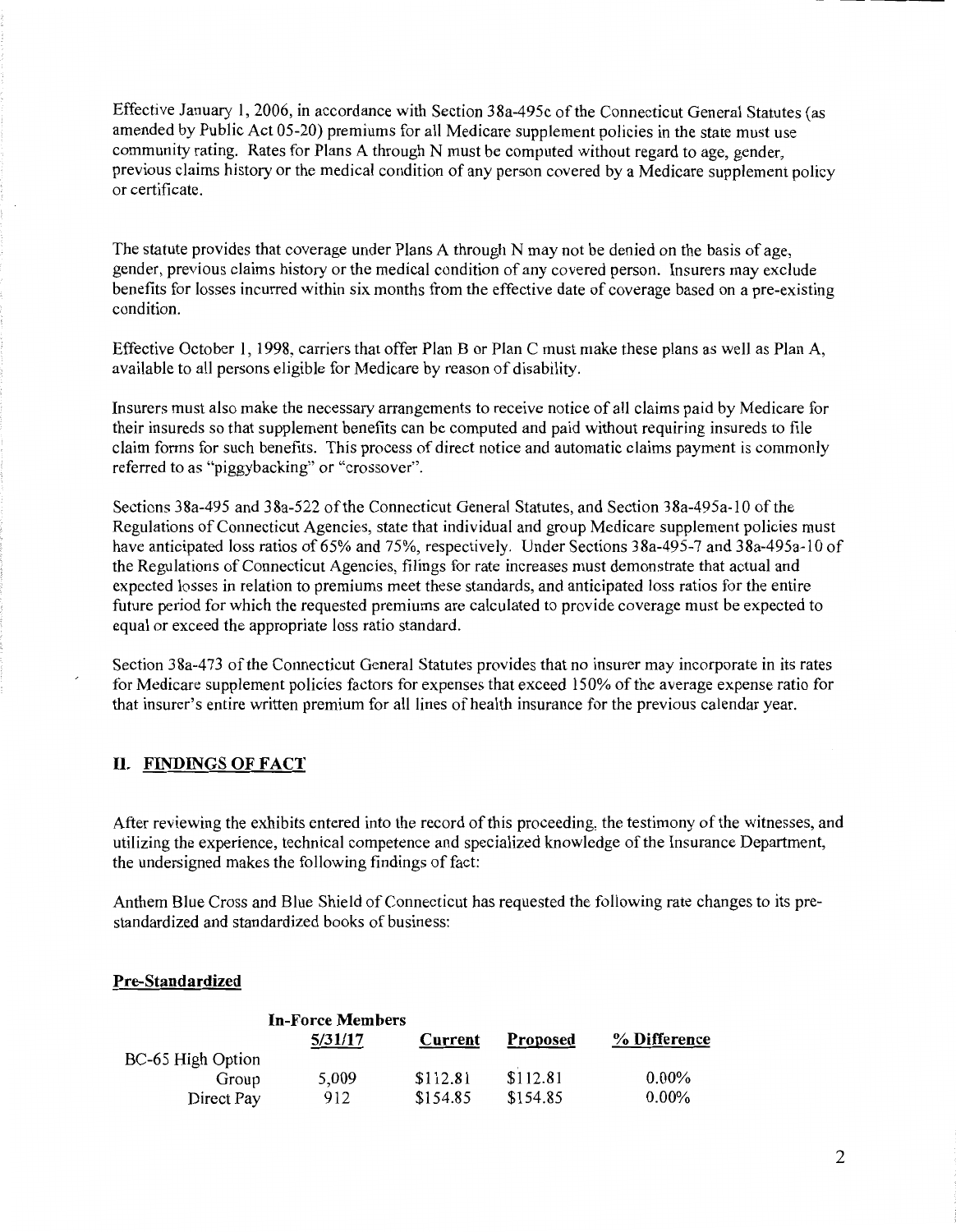| High Option Alt.                  |                  |          |          |         |
|-----------------------------------|------------------|----------|----------|---------|
| Group                             | 29               | \$107.62 | \$107.62 | 0.00%   |
| Direct Pay                        | 652              | \$143.15 | \$143.15 | 0.00%   |
|                                   |                  |          |          |         |
| BC-65 Low Option                  |                  |          |          |         |
| Group                             | 599              | \$42.47  | \$46.47  | 9.89%   |
| Direct Pay                        | 1                | \$46.38  | \$50.97  | 9.90%   |
|                                   |                  |          |          |         |
| Low Option Alt.                   |                  |          |          |         |
| Group                             | $\boldsymbol{0}$ | \$38.51  | \$42.32  | 9.89%   |
| Direct Pay                        | $\overline{2}$   | \$42.36  | \$46.55  | 9.89%   |
|                                   |                  |          |          |         |
| CarePlus Hospital                 |                  |          |          |         |
| Group, Direct Pay                 | 40               | \$119.12 | \$119.12 | 0.00%   |
|                                   |                  |          |          |         |
| <b>BS-65 Plan 81</b>              |                  |          |          |         |
| Group                             | 3,701            | \$111.87 | \$121.94 | 9.00%   |
| Direct Pay                        | 1,494            | \$122.13 | \$133.12 | 9.00%   |
|                                   |                  |          |          |         |
| <b>BS-65 Plan 82</b>              |                  |          |          |         |
| Group                             | 1,492            | \$85.20  | \$85.20  | 0.00%   |
| Direct Pay                        | 125              | \$101.59 | \$101.59 | 0.00%   |
| <b>BS-65 Plan 83</b>              |                  |          |          |         |
|                                   |                  |          |          |         |
| Group                             | 371              | \$72.66  | \$72.66  | 0.00%   |
| Direct Pay                        | 1                | \$77.20  | \$77.20  | 0.00%   |
| CarePlus Medical                  |                  |          |          |         |
|                                   | 40               | \$120.02 | \$130.82 | 9.00%   |
| Group, Direct Pay                 |                  |          |          |         |
| CarePlus Drug Riders              |                  |          |          |         |
| P <sub>1</sub>                    | 6                | \$165.10 | \$165.10 | 0.0%    |
| P <sub>3</sub>                    | $\overline{c}$   | \$133.94 | \$133.94 | 0.0%    |
| P <sub>5</sub>                    | $\theta$         | \$137.26 | \$137.26 | $0.0\%$ |
| \$0 copay, 80% coins., \$2000 Max |                  |          |          |         |
| Direct                            | 12               | \$153.52 | \$153.52 | 0.0%    |
|                                   | 5                | \$72.05  | \$72.05  | 0.0%    |
| Group                             |                  |          |          |         |

## **Standardized**

| <b>In-Force Members</b> |          |          |              |
|-------------------------|----------|----------|--------------|
| 5/31/17                 | Current  | Proposed | % Difference |
|                         |          |          |              |
|                         |          |          | 20.00%       |
| 624                     | \$238.58 | \$238.58 | $0.00\%$     |
| 1,406                   | \$334.93 | \$334.93 | $0.00\%$     |
| 377                     | \$258.36 | \$274.38 | 6.20%        |
| 4,856                   | \$261.45 | \$261.45 | $0.00\%$     |
| 2,840                   | \$44.16  | \$52.99  | 20.00%       |
| 64                      | \$355.33 | \$355.33 | $0.00\%$     |
| 147                     | \$267.63 | \$288.51 | 7.80%        |
| 185                     | \$369.78 | \$387.53 | 4.80%        |
|                         | 71       | \$479.38 | \$575.26     |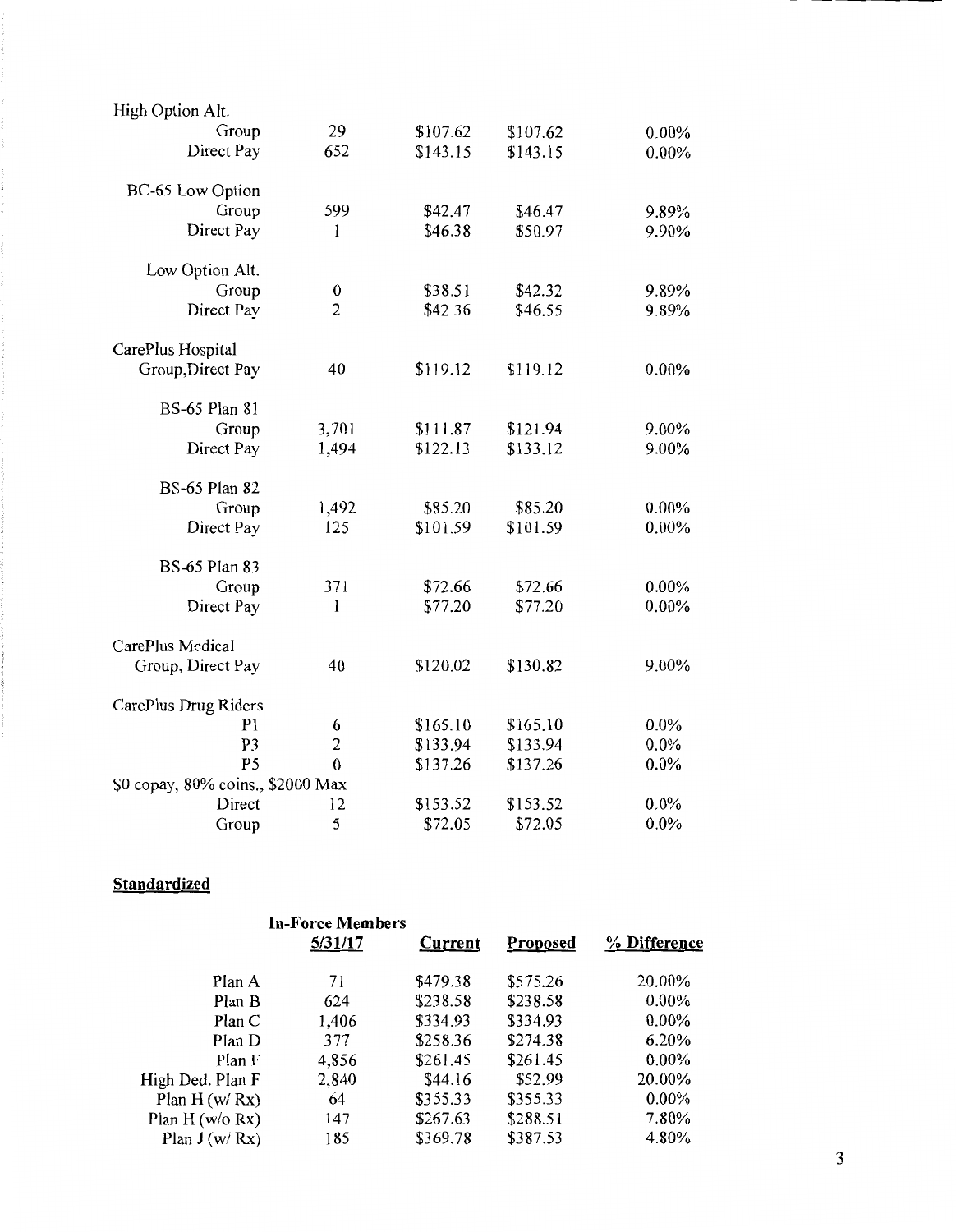| Plan J (w/o $Rx$ )    | 2.315 | \$232.39 | \$248.89 | 7.10% |
|-----------------------|-------|----------|----------|-------|
| CHCP Plan $J(w/Rx)$   | 17    | \$374.57 | \$411.65 | 9.90% |
| CHCP Plan $J(w/o Rx)$ | 34    | \$313.28 | \$334.27 | 6.70% |

### **Modernized Plans**

| Current  | <b>Proposed</b> | % Difference |
|----------|-----------------|--------------|
| \$479.38 | \$575.26        | 20.00%       |
| \$261.45 | \$261.45        | $0.00\%$     |
| \$44.16  | \$52.99         | 20.00%       |
| \$224.74 | \$192.05        | $-14.546%$   |
| \$148.19 | \$148.19        | $0.00\%$     |
|          |                 |              |

Anthem BCBSCT calculated incurred claims based on an experience period of March 2016 through February 2017 with paid run-out through May 2017. Trend was then applied for a 22-month period to the middle of 2017.

Medical and Drug trends were developed by plan for the standardized and modernized plans. The trend assumption used in the development of the January 2018 rates is 2.0% for medical claims and 0.0% for drug claims.

For pre-standardized plans, trends were developed in aggregate split between medical and drug. Based on the observed Connecticut pre-standard 12-month trends, a medical trend of 2.0% was chosen, while 0.0% was applied to drug claims.

The loss ratio history for pre-standardized, standardized and modernized plans is as follows:

| 2015   | 2016   | Since Inception |
|--------|--------|-----------------|
| 76.9%  | 71.3%  | 85.6%           |
| 72.8%  | 88.6%  | 89.7%           |
| 80.5%  | 82.5%  | 81.6%           |
| 65.4%  | 71.2%  | 80.9%           |
| 60.4%  | 63.8%  | 81.10%          |
| 81.5%  | 88.8%  | 81.1%           |
|        |        |                 |
| 2015   | 2016   | Since Inception |
| 175.1% | 138.3% | 130.6%          |
| 81.9%  | 75.7%  | 89.6%           |
| 76.8%  | 75.6%  | 91.7%           |
| 82.8%  | 84.0%  | 84.3%           |
| 77.5%  | 72.4%  | 79.8%           |
| 133.5% | 113.0% | 71.0%           |
| 73.4%  | 65.4%  | 81.0%           |
| 110.6% | 76.7%  | 79.3%           |
| 81.4%  | 79.9%  | 76.7%           |
| 139.3% | 131.1% | 73.9%           |
| 86.3%  | 81.1%  | 73.8%           |
| 65.0%  | 75.2%  | 71.8%           |
|        |        |                 |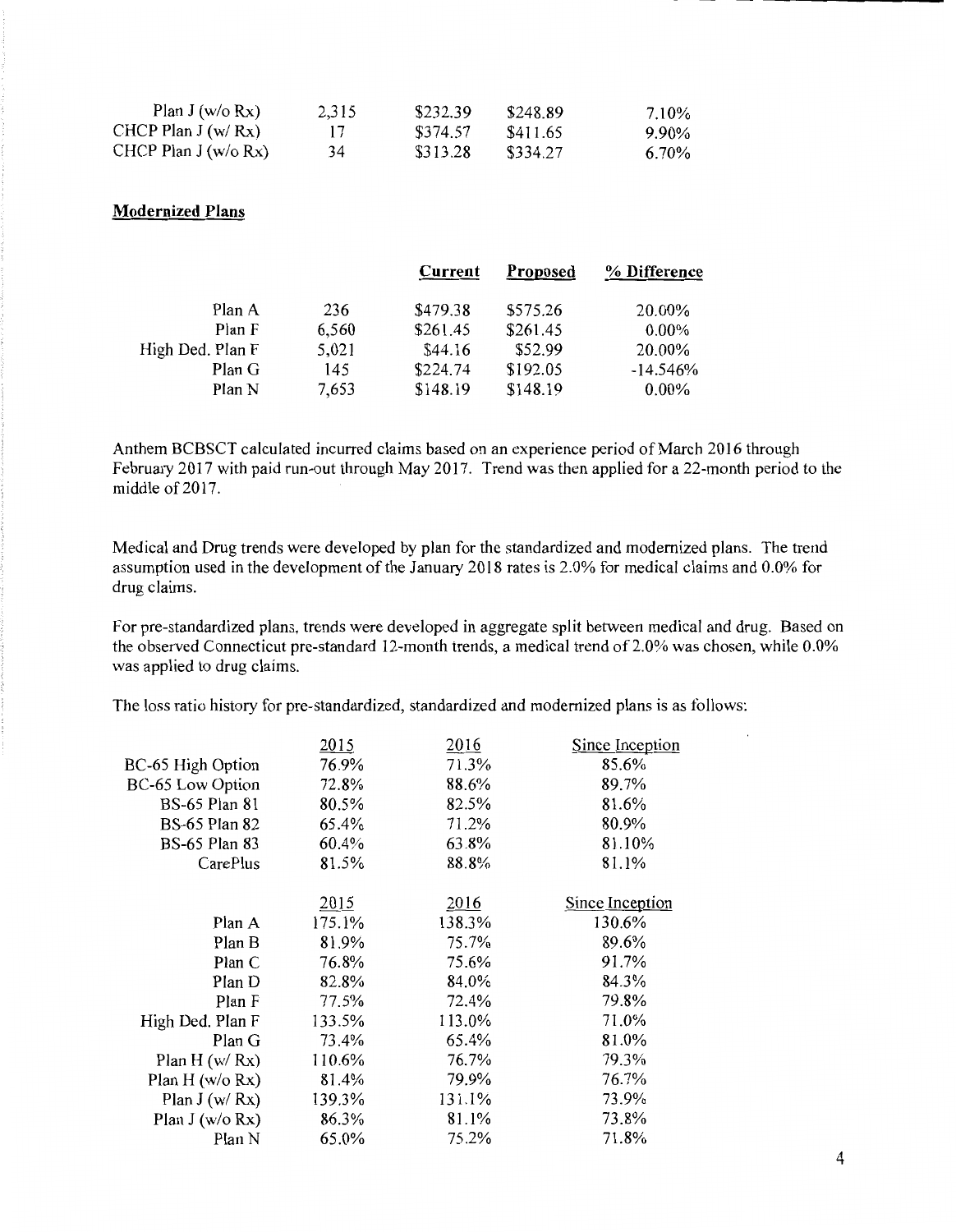The projected 2018 loss ratios are as follows:

| Pre-standardized       | Loss Ratio |
|------------------------|------------|
| BC-65 High Option74.5% |            |
| BC-65 Low Option       | 82.9%      |
| <b>BS-65 Plan 81</b>   | 77.6%      |
| <b>BS-65 Plan 82</b>   | 74.0%      |
| <b>BS-65 Plan 83</b>   | 67.0%      |
| CarePlus               | 87.7%      |
| <b>Standardized</b>    | Loss Ratio |
| Plan A                 | 99.3%      |
| Plan B                 | 73.3%      |
| Plan C                 | 75.9%      |
| Plan D                 | 76.1%      |
| Plan F                 | 75.4%      |
| High Ded. Plan F       | 81.6%      |
| Plan G                 | 73.4%      |
| Plan H w/ Rx           | 62.4%      |
| Plan H w/o Rx          | 75.9%      |
| Plan J w/ Rx           | 84.3%      |
| Plan J w/o Rx          | 74.5%      |
| Plan N                 | 78.9%      |
|                        |            |

Anthem BCBSCT certified that their expense factor is in compliance with section 38a-473, C.G.S. They have also conformed to subsection (e) of section 38a-495c, C.G.S., regarding the automatic claims processing requirement.

The proposed rates are designed to satisfy the Connecticut statutory loss ratio of 75%.

Anthem BCBSCT's 2017 Medicare supplement rate filing proposal is in compliance with the requirements of regulation 38a-474 as it applies to the contents of the rate submission as well as the actuarial memorandum.

#### III. **RECOMMENDATION**

The undersigned recommends the approval of the following rate changes and in some instances no rate change:

|                      | Proposed<br>Change | Recommended<br>Change |
|----------------------|--------------------|-----------------------|
| Pre-Standardized     |                    |                       |
| BC-65 High Option    | $0.00\%$           | $0.00\%$              |
| High Option Alt.     | $0.00\%$           | $0.00\%$              |
| BC-65 Low Option     | 9.90%              | 9.90%                 |
| Low Option Alt.      | 9.90%              | 9.90%                 |
| <b>BS-65 Plan 81</b> | 9.00%              | 7.54%                 |
| <b>BS-65 Plan 82</b> | $0.00\%$           | $0.00\%$              |
|                      |                    |                       |